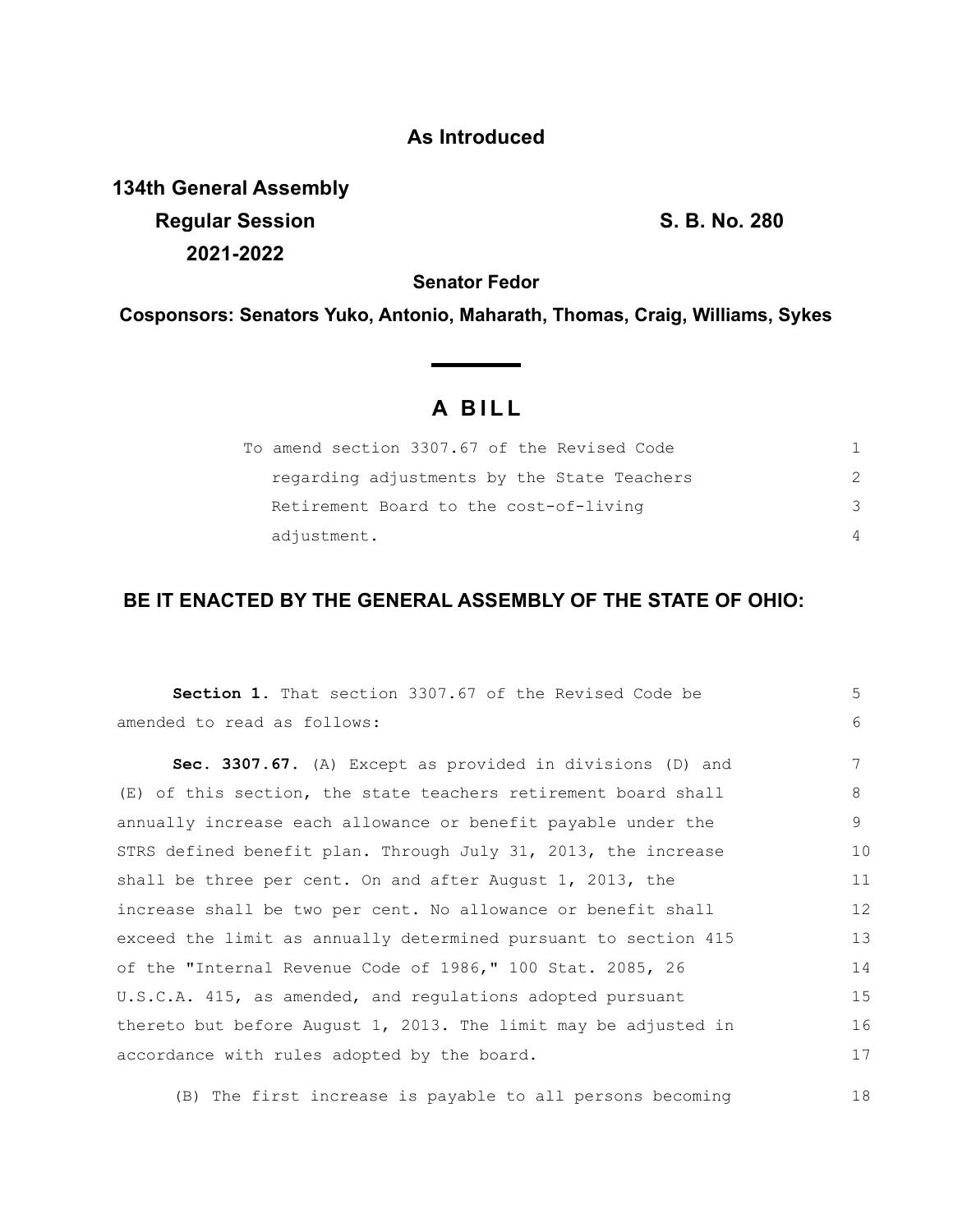| eligible as follows:                                             | 19 |
|------------------------------------------------------------------|----|
| (1) For an allowance or benefit beginning on or after July       | 20 |
| 1, 1971, but before August 1, 2013, upon such persons receiving  | 21 |
| an allowance or benefit for twelve months;                       | 22 |
| (2) For an allowance or benefit beginning on or after            | 23 |
| August 1, 2013, that was immediately preceded by a disability    | 24 |
| benefit effective before that date but terminated on or after    | 25 |
| it, upon the date that would have been the disability benefit's  | 26 |
| next anniversary date;                                           | 27 |
| (3) For an allowance or benefit beginning on or after            | 28 |
| August 1, 2013, except for an allowance or benefit described in  | 29 |
| division (B)(2) of this section, upon such persons receiving an  | 30 |
| allowance or benefit for sixty months.                           | 31 |
| The increased amount is payable for the ensuing twelve-          | 32 |
| month period or until the next increase is granted under this    | 33 |
| section, whichever is later. Subsequent increases shall be       | 34 |
| determined from the date of the first increase paid to the       | 35 |
| former member in the case of an allowance being paid a           | 36 |
| beneficiary under an option, or from the date of the first       | 37 |
| increase to the survivor first receiving an allowance or benefit | 38 |
| in the case of an allowance or benefit being paid to the         | 39 |
| subsequent survivors of the former member.                       | 40 |
| The date of the first increase under this section becomes        | 41 |
| the anniversary date for any future increases.                   | 42 |
| The allowance or benefit used in the first calculation of        | 43 |
| an increase under this section shall remain as the base for all  | 44 |

(C) If payment of a portion of a benefit is made to an alternate payee under section 3307.371 of the Revised Code, 46 47

future increases, unless a new base is established.

45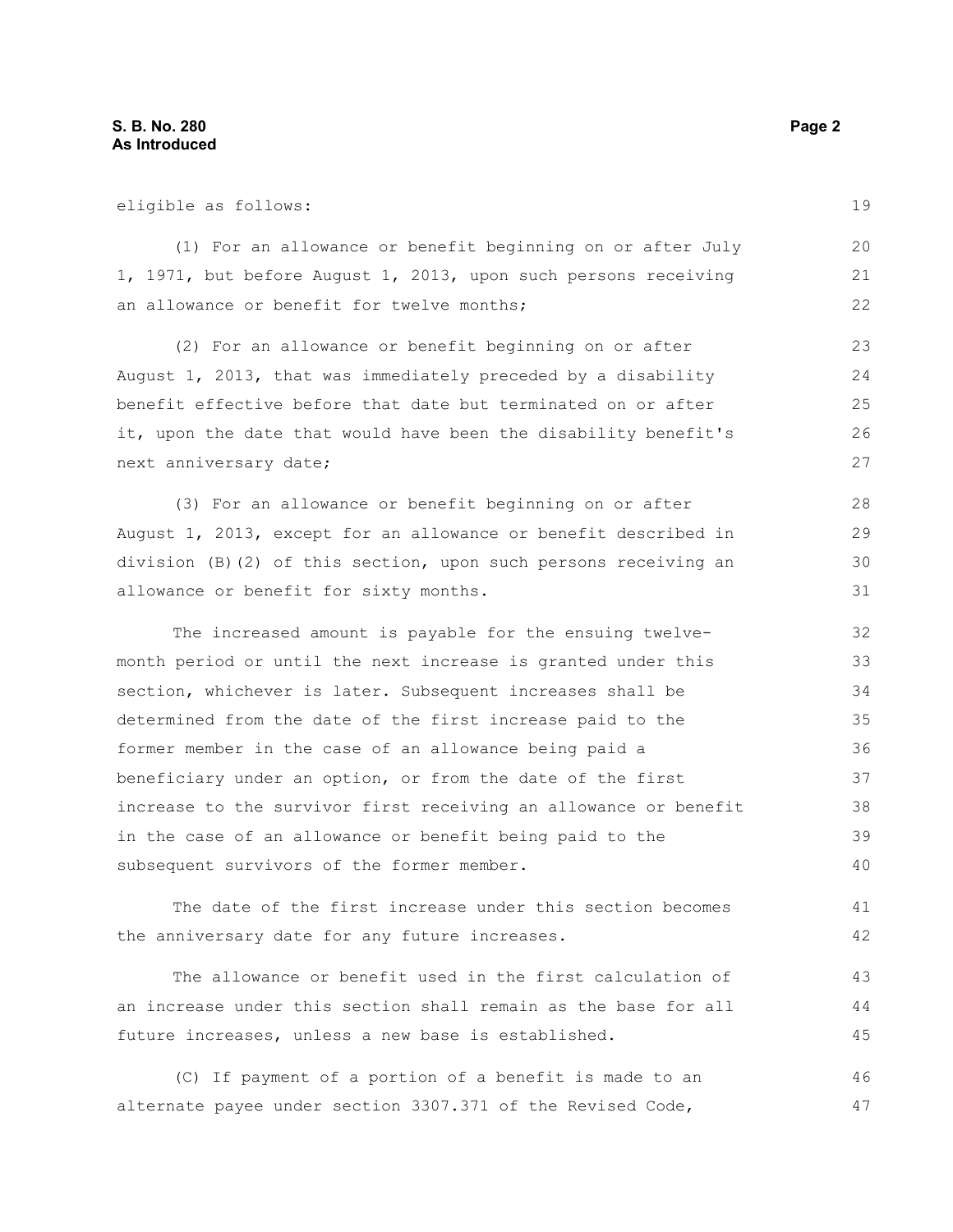increases under this section granted while the order is in effect shall be apportioned between the alternate payee and the benefit recipient in the same proportion that the amount being paid to the alternate payee bears to the amount paid to the benefit recipient. 48 49 50 51 52

If payment of a portion of a benefit is made to one or more beneficiaries under "option 4" under division (A)(4) of section 3307.60 of the Revised Code, each increase under this section granted while the plan of payment is in effect shall be divided among the designated beneficiaries in accordance with the portion each beneficiary has been allocated. 53 54 55 56 57 58

The apportioned increases under this section shall begin with increases granted on or after October 27, 2006. 59 60

(D) The board shall not make the increases it would otherwise make during the period July 1, 2013, through June 30, 2014, to persons granted an allowance or benefit prior to July 1, 2013. The board shall not increase any allowance or benefit granted on July 1, 2013, until July 1, 2015. 61 62 63 64 65

(E) The (E)(1) Until June 30, 2022, the board may adjust the increase payable under this section if the board's actuary, in its annual actuarial valuation required by section 3307.51 of the Revised Code or in other evaluations conducted under that section, determines that an adjustment does not materially impair the fiscal integrity of the retirement system or is necessary to preserve the fiscal integrity of the system. 66 67 68 69 70 71 72

(2) Beginning July 1, 2022, the board may adjust the increase payable under this section to an amount that is greater than the increase required under division (A) of this section if the board's actuary, in its annual actuarial valuation required 73 74 75 76